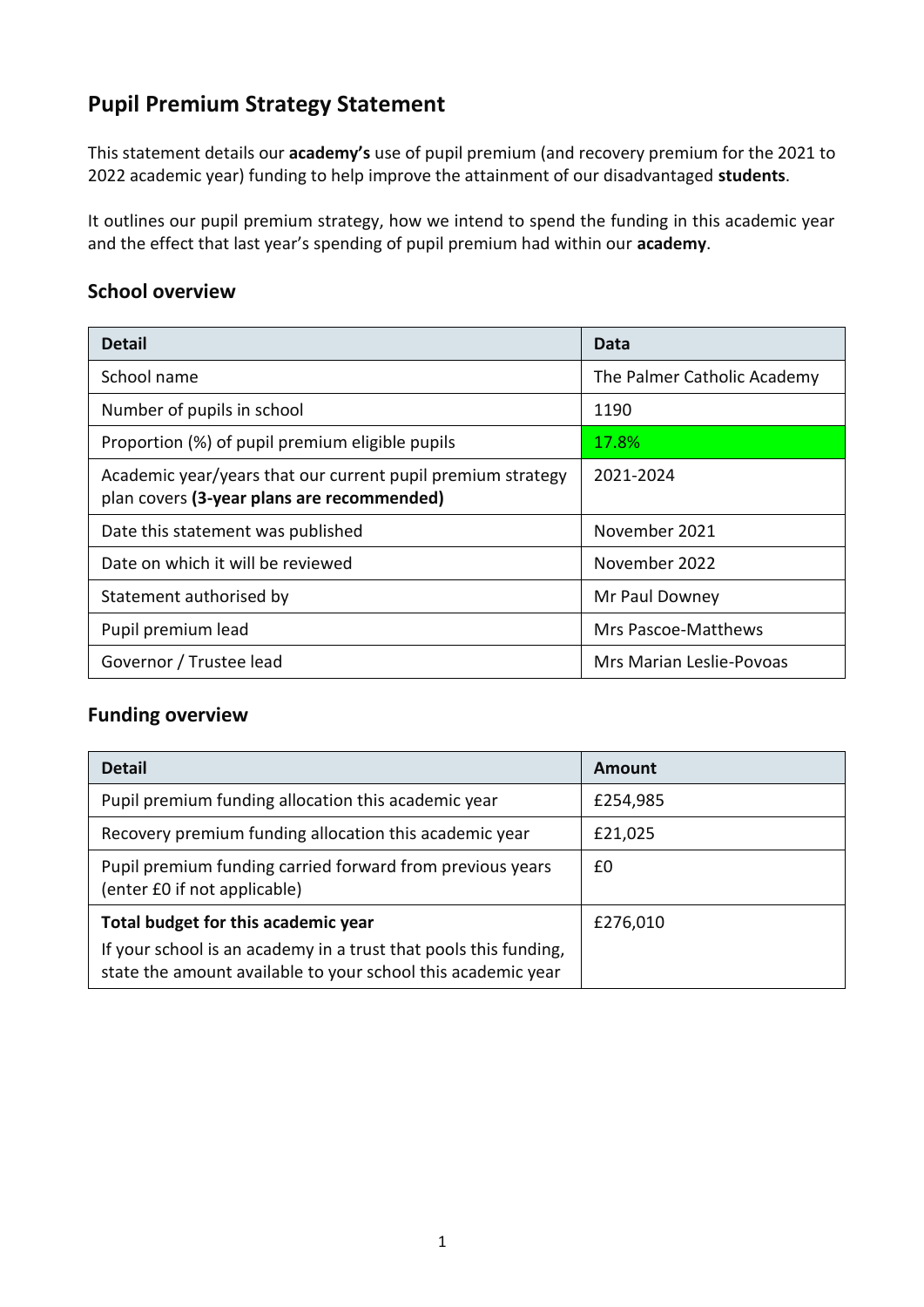## **Part A: Pupil Premium Strategy Plan**

#### **Statement of intent**

The aim of the funding allocated to The Palmer Catholic Academy for 2021-2022 will be used to bridge gaps between disadvantaged students and their peers. As an academy it is our intention that our strategies are embedded in whole school practices that seek to create an ethos of high aspirations and attainment for all students.

We understand that the needs of students identified as disadvantaged are diverse and require varied support. We have looked at what has worked for our academy and current research around good practices to create strategies. The new model makes it clear that quality first teaching has a significant impact on the learning of all students.

The academy is committed to a long-term collective approach to addressing disadvantages of our students. All staff will understand their individual and collective responsibilities in ensuring that irrespective of students' background or the challenges faced they make good progress and achieve high attainment across the curriculum.

#### **Challenges**

This details the key challenges to achievement that we have identified among our disadvantaged students.

| <b>Challenge</b><br>number | <b>Detail of challenge</b>                                                                                                                                                                                                                                                                                         |
|----------------------------|--------------------------------------------------------------------------------------------------------------------------------------------------------------------------------------------------------------------------------------------------------------------------------------------------------------------|
| 1                          | The attainment of disadvantaged students is currently not in line with non-<br>disadvantaged students across GCSE 'Open Bucket' subjects resulting in lower progress<br>scores for disadvantaged students.                                                                                                         |
| $\overline{2}$             | Literacy / Comprehension levels of disadvantaged students who also have SEN needs are<br>currently below non-disadvantaged students as reported by our annual reading<br>assessments.                                                                                                                              |
| 3                          | The number of students from disadvantaged backgrounds needing pastoral support has<br>increased since the pandemic and this is having a negative impact on their academic<br>progress and wellbeing in some instances.                                                                                             |
| 4                          | Persistent absence for some of our disadvantaged students puts them at risk of<br>underperforming especially in years 8 and Year 9. Years 8 and 9 have a gap of approximately<br>4% when compared to all other year groups with zero to less than 1% gap between the<br>disadvantaged and non-disadvantaged peers. |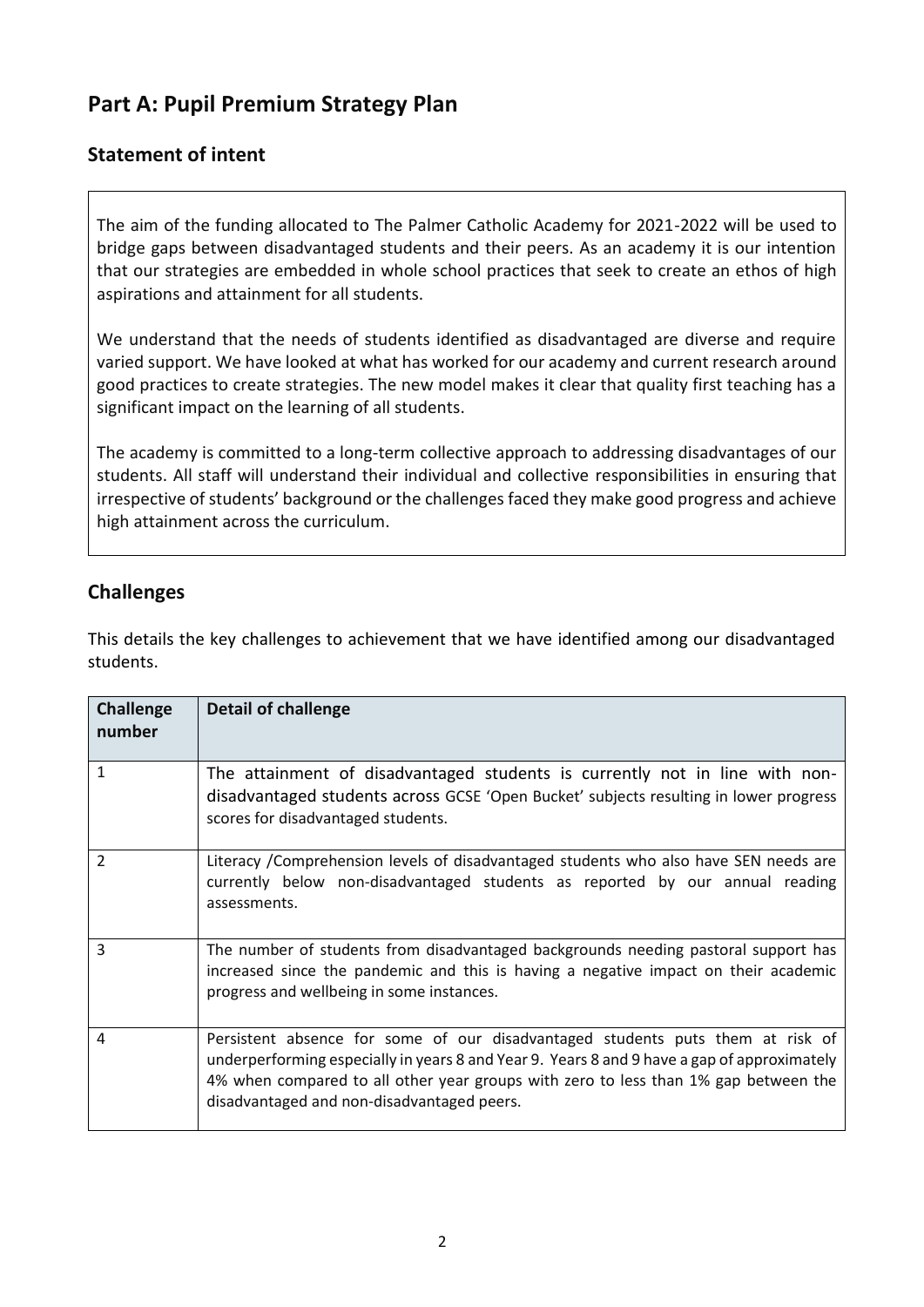## **Intended outcomes**

This explains the outcomes we are aiming for **by the end of our current strategy plan**, and how we will measure whether they have been achieved.

| <b>Intended outcome</b>                                                                                                                                      | Success criteria                                                                                                                                                                                             |
|--------------------------------------------------------------------------------------------------------------------------------------------------------------|--------------------------------------------------------------------------------------------------------------------------------------------------------------------------------------------------------------|
| Improved attainment among disadvantaged<br>students across the curriculum at the end of<br>KS4, progress 8 score on par with non-<br>disadvantaged students. | By the end of 2024/2025 there will be a<br>maximum of a 5% gap between the progress of<br>disadvantaged and non-disadvantaged<br>students.                                                                   |
|                                                                                                                                                              | 2024/25 KS4 outcomes for disadvantaged<br>students: an average Attainment 8 score of<br>Progress 8 score 0.40                                                                                                |
| Improved reading ages/reading comprehension<br>among disadvantaged students across KS3.                                                                      | A larger proportion of disadvantaged students<br>have lower reading ages than their non-<br>disadvantaged peers.                                                                                             |
|                                                                                                                                                              | 2024/25 reading ages for year 9 disadvantaged<br>students should be above the national average<br>and in line with non-disadvantaged students at<br>the academy.                                             |
| To achieve and sustain improved wellbeing for<br>all students, including those who are<br>disadvantaged.                                                     | All students seeking pastoral support will be<br>seen by one of our mentors.                                                                                                                                 |
|                                                                                                                                                              | By 2024/25 it will be fully embedded in our<br>practice with disadvantaged students receiving<br>pastoral support as part of early intervention<br>relating to wellbeing and also maintained when<br>needed. |
| To achieve and sustain improved attendance<br>for all students, particularly our disadvantaged<br>students.                                                  | Sustained high attendance from 2024/25<br>demonstrated by:                                                                                                                                                   |
|                                                                                                                                                              | the overall absence rate for all students being<br>no more than 5%, and removing the<br>attendance gap between disadvantaged<br>students and their non-disadvantaged peers in<br>current years 8 and 9.      |
|                                                                                                                                                              | The percentage of all students who are<br>persistently absent being below 10% and the<br>attendance gap figure among disadvantaged<br>students being no greater than their peers.                            |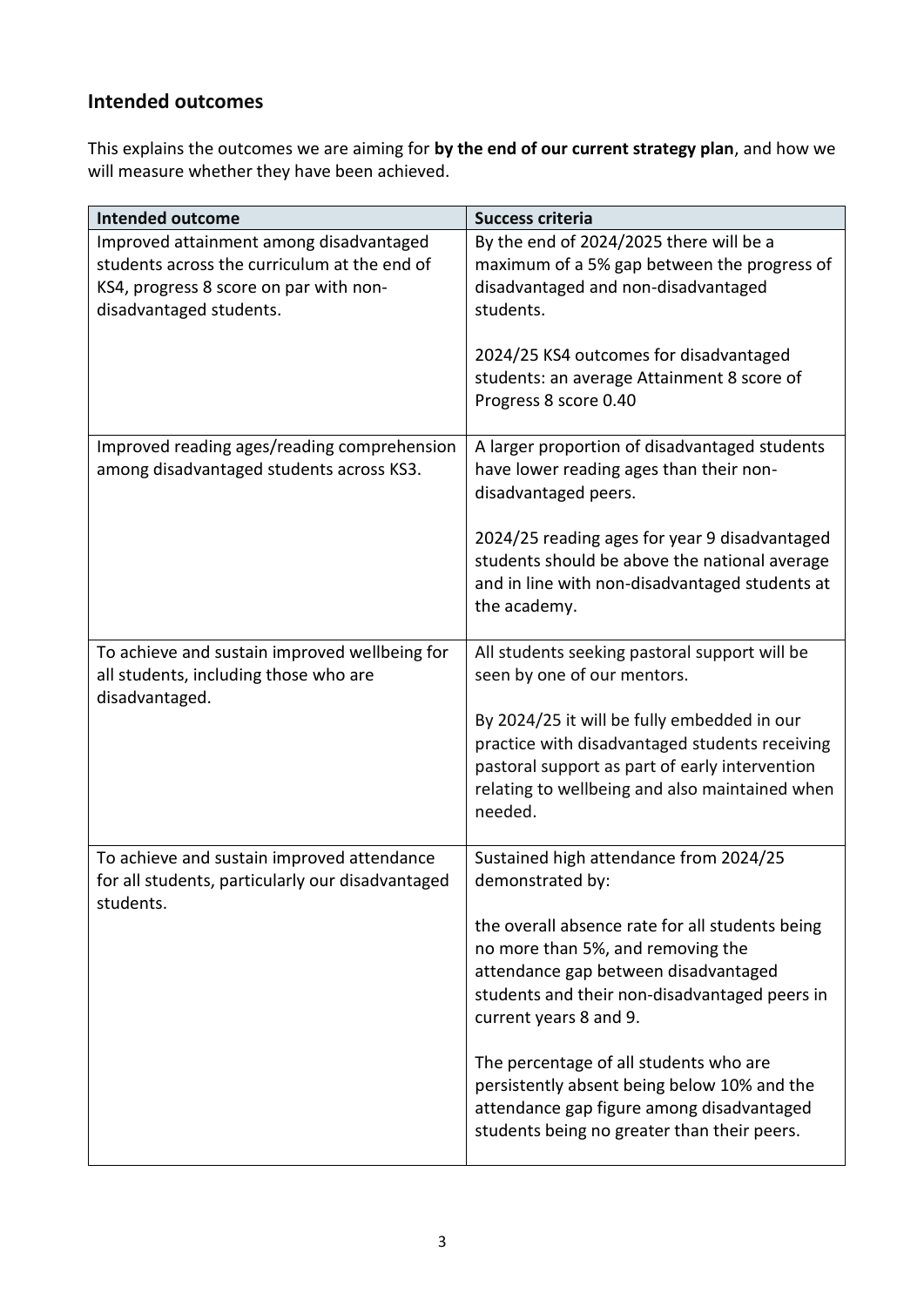## **Activity in this academic year**

This details how we intend to spend our pupil premium (and recovery premium funding) **this academic year** to address the challenges listed above.

## **Teaching (for example, CPD, recruitment and retention)**

Budgeted cost: £ *120,000*

| <b>Activity</b>                                                                                                                                                                                                                                           | Evidence that supports this approach                                                                                                                                                                                                                                                                                                                                                                                                                                                                                                                                                                                | <b>Challenge</b><br>number(s)<br>addressed |
|-----------------------------------------------------------------------------------------------------------------------------------------------------------------------------------------------------------------------------------------------------------|---------------------------------------------------------------------------------------------------------------------------------------------------------------------------------------------------------------------------------------------------------------------------------------------------------------------------------------------------------------------------------------------------------------------------------------------------------------------------------------------------------------------------------------------------------------------------------------------------------------------|--------------------------------------------|
| The academy will recruit good to<br>outstanding teachers to ensure<br>outstanding quality first teaching.                                                                                                                                                 | Teaching and learning - Research<br>conducted by the EEF found that "Good<br>teaching is the most important lever<br>schools have to improve outcomes for<br>disadvantaged pupils". Quality first<br>teaching, recruitment, retention and<br>professional development will be part<br>of our key focus.<br>High standard of teaching benefits all<br>students including pupil premium<br>(Education Endowment Fund). DFE<br>research 2015 - Leaders in schools that<br>were more successful "focus on high<br>quality teaching first rather than on bolt-<br>on strategies and activities outside<br>school hours". | $\mathbf{1}$                               |
| The academy will invest in top<br>quality CPD for whole staff training<br>needs and will also support<br>colleagues in external training for<br>example the NPQ programmes. The<br>academy will cover the cost for daily<br>cover for staff participating | Teaching is a lifelong learning<br>profession and it is imperative that<br>teachers and teaching assistants are<br>aware of current policies, strategies and<br>research.<br>https://d2tic4wvo1iusb.cloudfront.net/<br>documents/guidance/Quality Assuranc<br>e of Teachers Continuing Professiona<br>Development.pdf                                                                                                                                                                                                                                                                                               | 1, 2                                       |
| The academy will carry out subject<br>reviews with internal staff as well as<br>external consultants/experts                                                                                                                                              | Reflecting on current practices will help<br>schools to recognise what is working in<br>the best interest of children and staff<br>for excellent progress.<br>https://d2tic4wvo1iusb.cloudfront.net/<br>documents/guidance/Quality Assuranc<br>e of Teachers Continuing Professiona<br>Development.pdf                                                                                                                                                                                                                                                                                                              | 1,2                                        |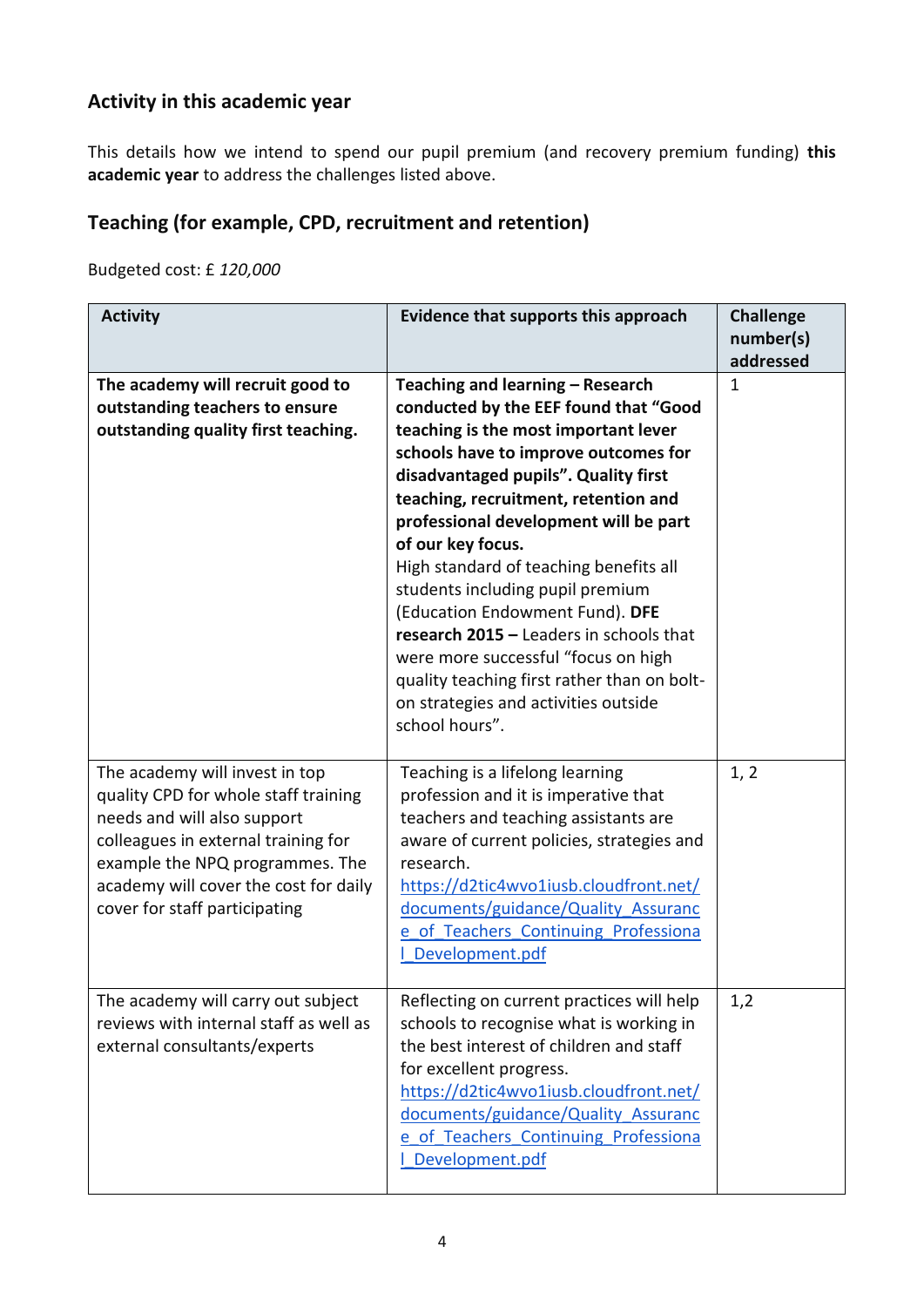## **Targeted academic support (for example, tutoring, one-to-one support structured interventions)**

Budgeted cost: £ *45,000*

| <b>Activity</b>                                                                                                                                                                                                                                                                                                                                                                                                          | Evidence that supports this approach                                                                                                                                                                                                                                                                                                                                                                                                                                                              | <b>Challenge</b><br>number(s)<br>addressed |
|--------------------------------------------------------------------------------------------------------------------------------------------------------------------------------------------------------------------------------------------------------------------------------------------------------------------------------------------------------------------------------------------------------------------------|---------------------------------------------------------------------------------------------------------------------------------------------------------------------------------------------------------------------------------------------------------------------------------------------------------------------------------------------------------------------------------------------------------------------------------------------------------------------------------------------------|--------------------------------------------|
| Appoint a trained LSA to lead on<br><b>Ruth Miskin and other Literacy</b><br>intervention for Years 7 to 9.                                                                                                                                                                                                                                                                                                              | Young people who leave school without<br>good literacy skills are held back at every<br>stage of life. (EEF 2019) The EEF further<br>asserted "by attending to the literary<br>demands of their subjects, teachers<br>increase their pupil's chance of success in<br>their subjects"<br><b>Improving Literacy in Secondary Schools</b><br>Reading comprehension, vocabulary and<br>other literacy skills are heavily linked with<br>attainment in maths and English:<br>word-gap.pdf (oup.com.cn) | $\overline{2}$                             |
| Pupil Premium Lead / Progress and<br><b>Outcomes Lead Practitioner and</b><br>other key staff to all plan and<br>implement a school-led tutoring for<br>pupils whose progress has been<br>affected by the many disruptions<br>during the pandemic.<br>Disadvantaged and SEN children<br>will be prioritised for tuition but<br>other children whose education has<br>been disrupted will gain access to<br>the programme | Tuition targeted at specific needs and<br>knowledge gaps can be an effective<br>method to support low attaining pupils or<br>those falling behind, both one-to-one:<br>One to one tuition   EEF<br>(educationendowmentfoundation.org.uk)<br>And in small groups:<br><b>Small group tuition   Toolkit Strand  </b><br><b>Education Endowment Foundation   EEF</b>                                                                                                                                  | $\overline{2}$                             |
| Our progress and Outcomes - Lead<br>Practitioner to collaborate with<br>HOD to ensure disadvantaged<br>students in years 11 & 13 are<br>included in master classes                                                                                                                                                                                                                                                       | Target support based on teacher<br>assessment and implementation have<br>always supported pupils where there are<br>small gaps to be filled. Master classes will<br>help to prepare students with exam style<br>questions.                                                                                                                                                                                                                                                                        | $\mathbf{1}$                               |
| Students to be assessed and<br>allocated appropriate intervention<br>groups for reading comprehension<br>using Accelerated Reading, Ruth<br>Miskin, Lexia or Language for<br>Thinking.                                                                                                                                                                                                                                   | The school has invested in Accelerated<br>Reader, Ruth Miskin and Lexia and they<br>have been known to help students<br>progress with reading comprehension.<br><b>Improving Literacy in Secondary Schools</b><br>Reading comprehension, vocabulary and<br>other literacy skills are heavily linked with<br>attainment in maths and English:<br>word-gap.pdf (oup.com.cn)                                                                                                                         | $\overline{2}$                             |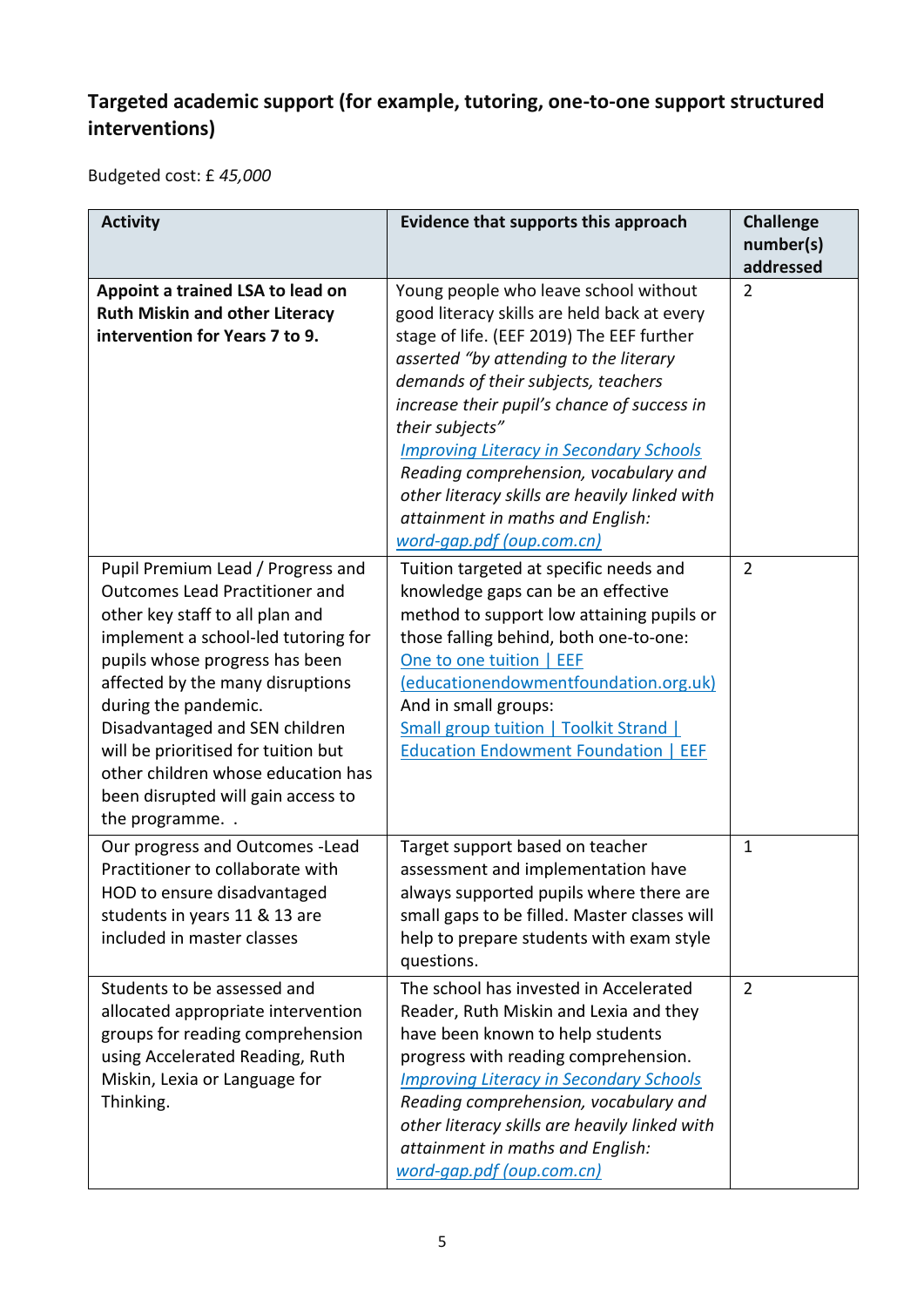## **Wider strategies (for example, related to attendance, behaviour, wellbeing)**

Budgeted cost: £ *108,000*

| <b>Activity</b>                                                                                                                                                                                                                                                         | Evidence that supports this approach                                                                                                                                                                                                                                                                                                                                                                                                                                                                                                                                                                                                                                                                                                                      | <b>Challenge</b><br>number(s)<br>addressed |
|-------------------------------------------------------------------------------------------------------------------------------------------------------------------------------------------------------------------------------------------------------------------------|-----------------------------------------------------------------------------------------------------------------------------------------------------------------------------------------------------------------------------------------------------------------------------------------------------------------------------------------------------------------------------------------------------------------------------------------------------------------------------------------------------------------------------------------------------------------------------------------------------------------------------------------------------------------------------------------------------------------------------------------------------------|--------------------------------------------|
| Provide additional training for our<br>pastoral team and ensure all Key<br>Stages have staff members with<br>non-teaching commitments to<br>support students.<br>The academy will maintain the<br>current provision of 3 fulltime<br>mentors and 3 pastoral assistants. | Pastoral needs - There is a strong<br>pastoral team and we will look to use<br>this as a strategy to support students<br>who show signs of social and emotional<br>mental health concerns. The pastoral<br>team will be vital in our parental<br>engagement strategies with early and<br>regular communication between home<br>and the academy.<br>As a Catholic academy, we recognise<br>the needs of the individual and the care<br>for those most vulnerable. Catholic<br>social teaching promotes the<br>'preferential option for the<br>disadvantaged' and the attention to put<br>the needs of others first. The clear<br>focus on the overall care and<br>development of our disadvantaged<br>students is integral to the ethos of the<br>academy. | 3                                          |
| We will retain our current pastoral/<br>disadvantaged support assistant to<br>work specifically with our<br>disadvantaged students who are<br>prior low attainers on areas of<br>concerns around engagement in<br>lessons and attendance.                               | As a non-teaching member of staff<br>students have regular meetings with<br>the named staff and a good partnership<br>has been established with families.<br>Attendance and attitude to learning are<br>tracked and support provided.                                                                                                                                                                                                                                                                                                                                                                                                                                                                                                                     | 4                                          |
| The EWO will continue to meet with<br>HOYs on a regular basis to support<br>students and families where<br>attendance is a cause for concern.                                                                                                                           | Attendance - This remains a whole<br>school focus. There is no denying the<br>link between good progress and<br>attendance.<br>Embedding principles of good practice<br>set out in DfE's Improving School<br>Attendance advice.<br>The higher the overall absence rate<br>across Key Stage (KS) 2 and KS4, the<br>lower the likely level of attainment at the                                                                                                                                                                                                                                                                                                                                                                                             | 4                                          |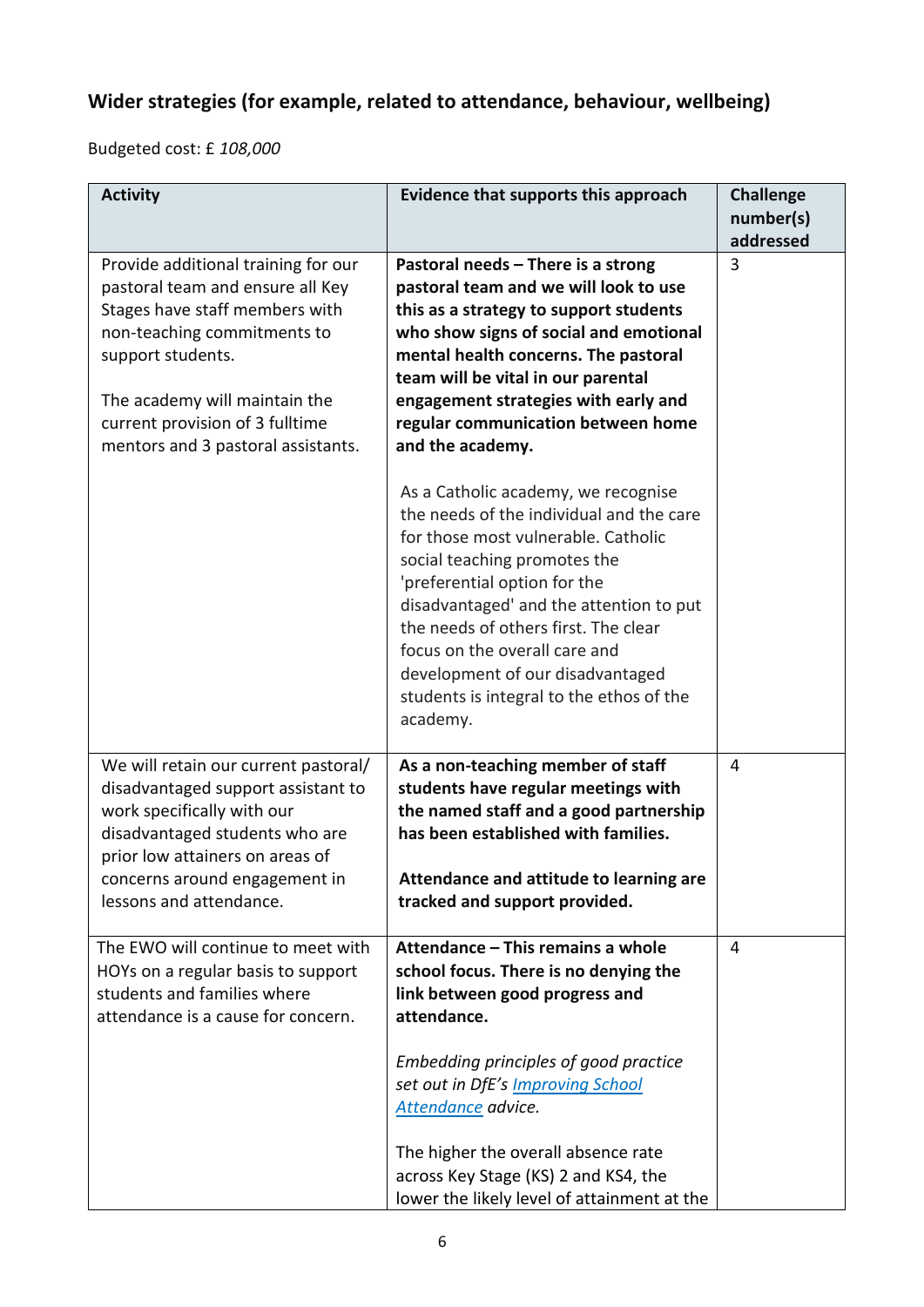|                                                            | end of KS2 and KS4 (DFE 2016). The links<br>between attendance and achievement<br>are strong.                                                       |  |
|------------------------------------------------------------|-----------------------------------------------------------------------------------------------------------------------------------------------------|--|
|                                                            | Students with persistent absence are less<br>likely to attain at school and stay in<br>education after the age of 16 years<br>(National Strategies) |  |
| Contingency fund for acute issues.<br>Such as uniform etc. | £8,000 has been set aside to support<br>disadvantaged students in areas not<br>identified above.                                                    |  |

# **Total budgeted cost: £** *273,000 + £3,000 contingency*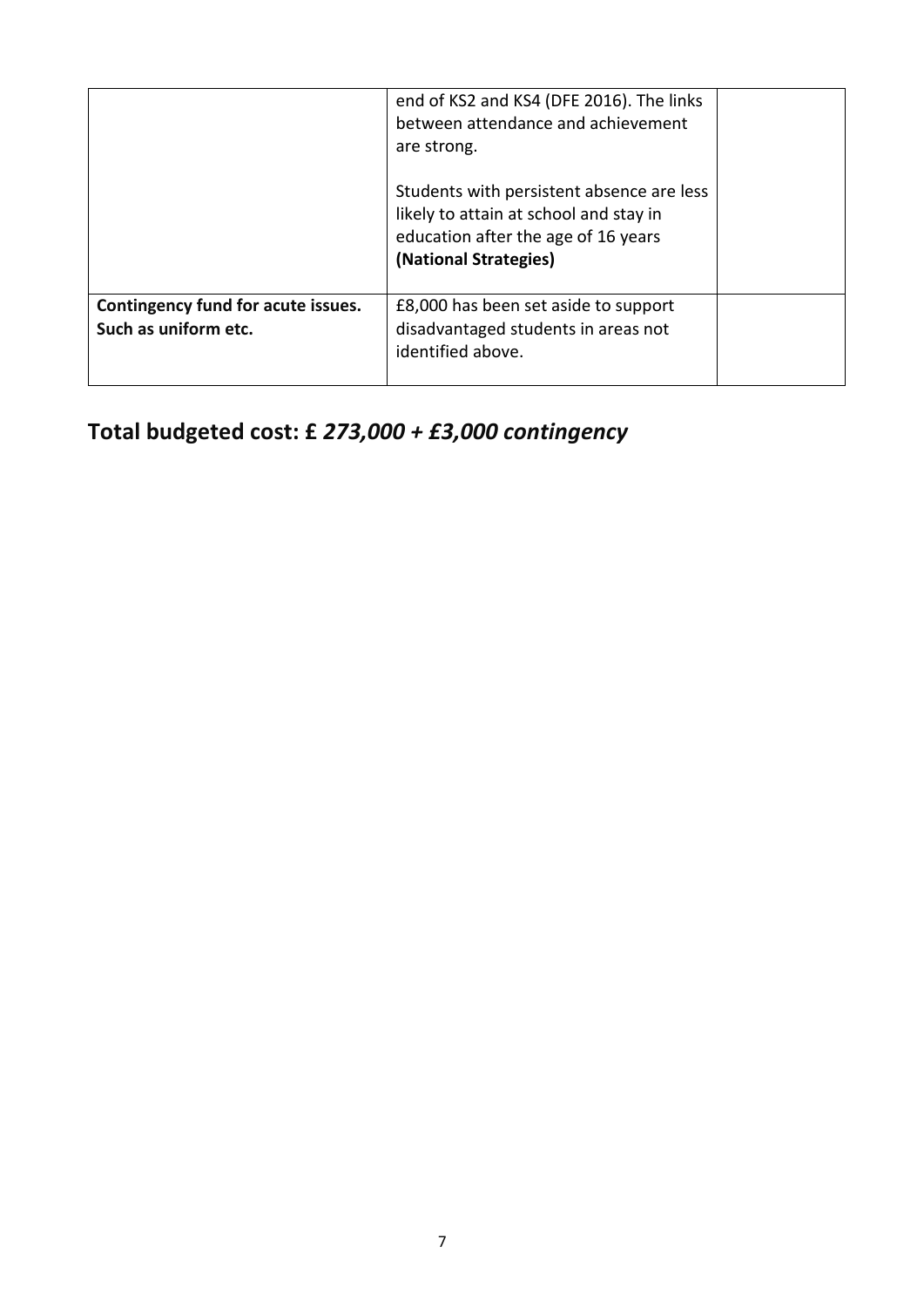## **Part B: Review of outcomes in the previous academic year**

## **Pupil premium strategy outcomes**

This details the impact that our pupil premium activity had on pupils in the 2020 to 2021 academic year.

Our summer 2021 results indicated that disadvantaged students performed lower in all main categories than their non-disadvantaged peers. The gaps were wider than the last time we had external exams in 2019. Our targets were not achieved this academic year. While disadvantaged students had positive results in the following areas: P8 (Maths, English and Ebacc) the progress 8 score for the open bucket was disappointing. Disadvantaged students had a progress 8 score in the Open Bucket of -0.268 (CAGS) while non-disadvantaged students' progress 8 score in the open bucket category was +0.661. Based on current year 10 data it will be an area of focus this academic year.

COVID-19 had a negative impact on the progress of our disadvantaged students with disruptions in most subject areas especially where students needed to complete practical work that could not be done at a good standard online. We were not able to fully implement some of the quality first teaching strategies expected to yield outstanding outcomes. Some of our students benefited from the National Tuition Programme but the mode of delivery was a barrier for some of our students as it was delivered online.

Overall attendance at academy is above national average. Attendance to some online lessons was an issue for some of our disadvantaged students and this affected progress. It is more prudent now that our disadvantaged students are back to face-to-face learning that they are in school every day, which is why attendance is a focus of our current plan. Our data has indicated that two-year groups will need to be the focus of targeted attendance intervention.

Our assessment of the impact of COVID-19 has indicated that the wellbeing of some of our learners were impacted negatively. There was a need for additional pastoral support and additional counselling sessions. Pastoral care remains a high priority in supporting our disadvantaged students.

Our whole school literacy strategy was launched and staff trained to deliver our literacy programme in small groups. This was affected by staff having to isolate the lockdown period between January and March and also student attendance. Again, the target is not fully achieved and will remain as one of our areas of focus.